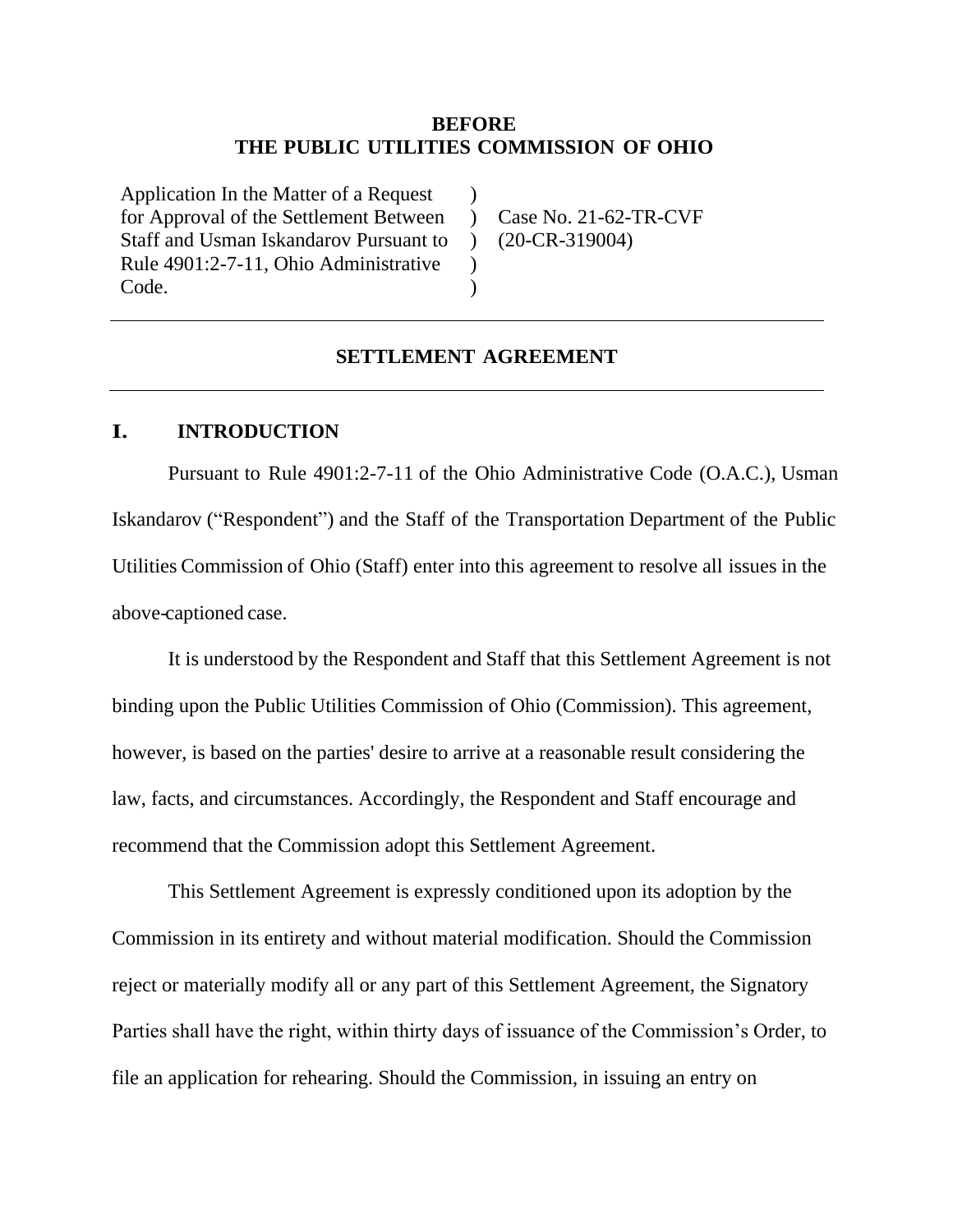rehearing, not adopt the Settlement Agreement in its entirety and without material modification, any Party may withdraw from the Settlement Agreement. Such withdrawal shall be accomplished by filing a notice with the Commission, including service to all parties, in the docket within thirty days of the Commission's entry on rehearing. Neither party to this Settlement Agreement will oppose the withdrawal from the Settlement Agreement by the other party. Prior to the filing of such a notice, the party wishing to withdraw agrees to work in good faith with the other Party to achieve an outcome that substantially satisfies the intent of the Settlement Agreement and, if a new agreement is reached, then the new agreement shall be filed for Commission review and approval. If the discussions to achieve an outcome that substantially satisfies the intent of the Settlement Agreement is unsuccessful in reaching a new agreement that includes all Signatory Parties to the present Settlement Agreement, then the Commission will convene an evidentiary hearing as if the withdrawing Party had never executed the Settlement Agreement.

### **II. HISTORY**

**A.** On 10-24-2019, a compliance review of your facility located at 175 Rita St. Dayton, Ohio 45404, resulted in the discovery of the following apparent violation(s) of the Commission's rules. For those violations the Commission intended to assess a civil forfeiture against Respondent in the following amount: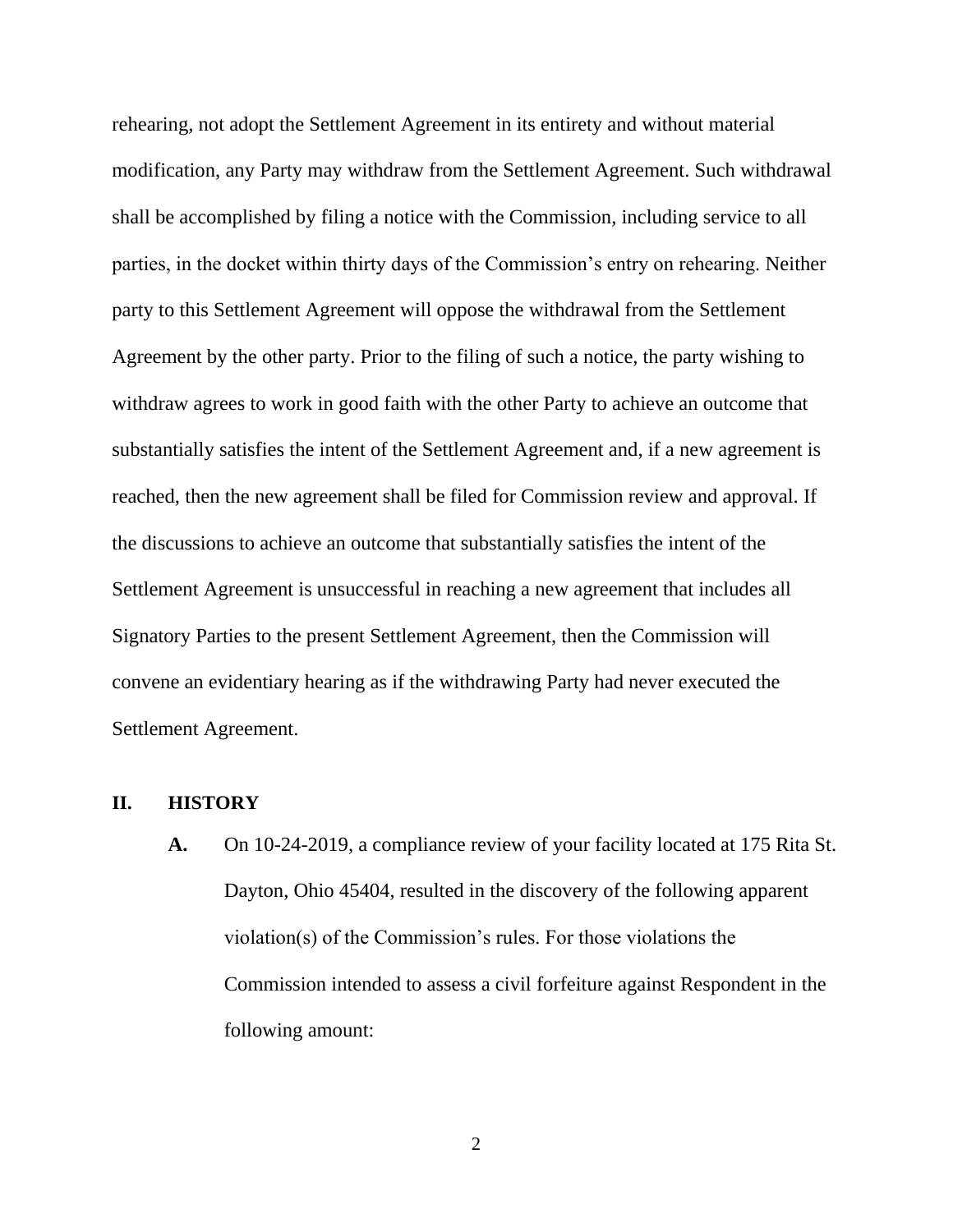| C.F.R. Code | <b>Violation</b>                                                          | <b>Forfeiture</b> |
|-------------|---------------------------------------------------------------------------|-------------------|
| 395.8(e)(1) | False reports of records of duty<br>status                                | \$1800.00         |
| 392.2       | Operating a vehicle in violation of<br>local/state laws - Unsafe Driving. | \$ 0.00           |
| 395.8(a)(1) | Failing to require a driver to<br>prepare a record of duty status.        | \$12,300.00       |

**Total Amount Due:** \$14,100.00

**B.** A conference was held 02/21/2020, at which Respondent had a full opportunity to present reasons why the violations did not occur as alleged, mitigating circumstances regarding the amount of any forfeiture, and any other information relevant to the action proposed to be taken by Staff.

## **III. SETTLEMENT TERMS**

**A.** For purposes of settlement Respondent agrees the following violation(s) may be included in Respondent's compliance record and in Respondent's history of violations insofar as they may be relevant for the purposes of determining future violations, and agrees to make immediate payment of the following forfeiture, unless a payment plan has been approved by Staff for which Respondent will receive a separate notification: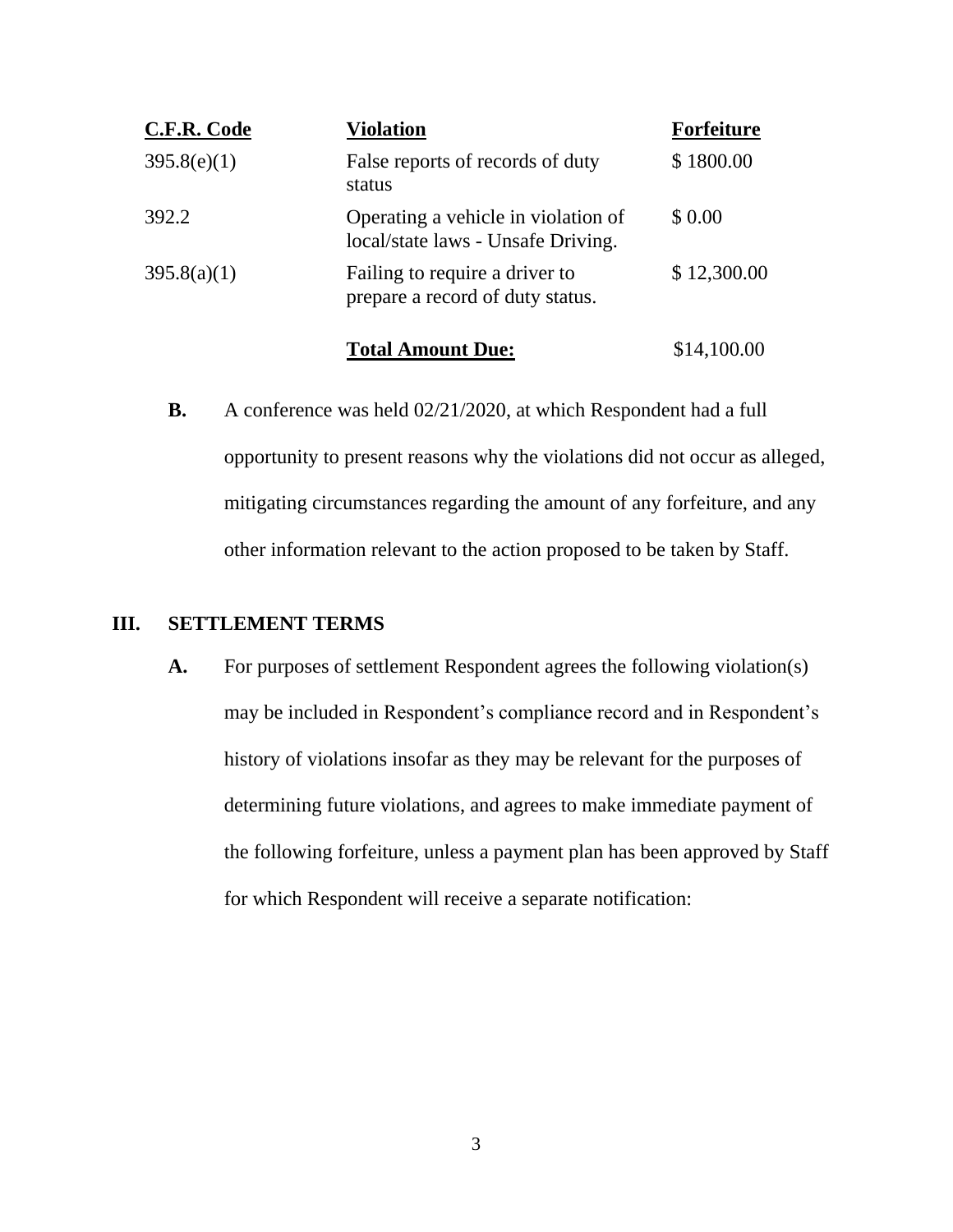| C.F.R. Code | <b>Violation</b>                                                          | <b>Forfeiture</b> |
|-------------|---------------------------------------------------------------------------|-------------------|
| 395.8(e)(1) | False reports of records of duty<br>status                                | \$1,260.00        |
| 392.2       | Operating a vehicle in violation of<br>local/state laws - Unsafe Driving. | \$ 0.00           |
| 395.8(a)(1) | Failing to require a driver to prepare<br>a record of duty status.        | \$8.610.00        |

#### **Total Amount Due:** \$9,870.00

- **B.** This agreement shall become effective when approved by the Commission. Pursuant to O.A.C. 4901:2-7-14, if Respondent fails to comply with the provisions of this settlement agreement Respondent shall be in default and deemed to have admitted the violation(s). In the event of default, the Commission may set aside this agreement and order Respondent to pay the amount indicated in the "Notice of Alleged Violation and Intent to Assess Forfeiture" previously served in this case.
- **C.** Respondent shall pay the \$9,870.00 civil forfeiture in 24 monthly payments (\$411.25 per month) starting within 30 days immediately following the Commission's order approving this Settlement Agreement. The payments shall be made payable to "Treasurer State of Ohio," and shall be mailed to Public Utilities Commission of Ohio, Attn: CF Processing, 180 E. Broad St., 4th floor, Columbus, OH 43215-3793. The case number (20-CR-319004) should appear on the face of the payments.
- **D.** This agreement, which is subject to the rules of the Commission, constitutes the entire agreement between the parties.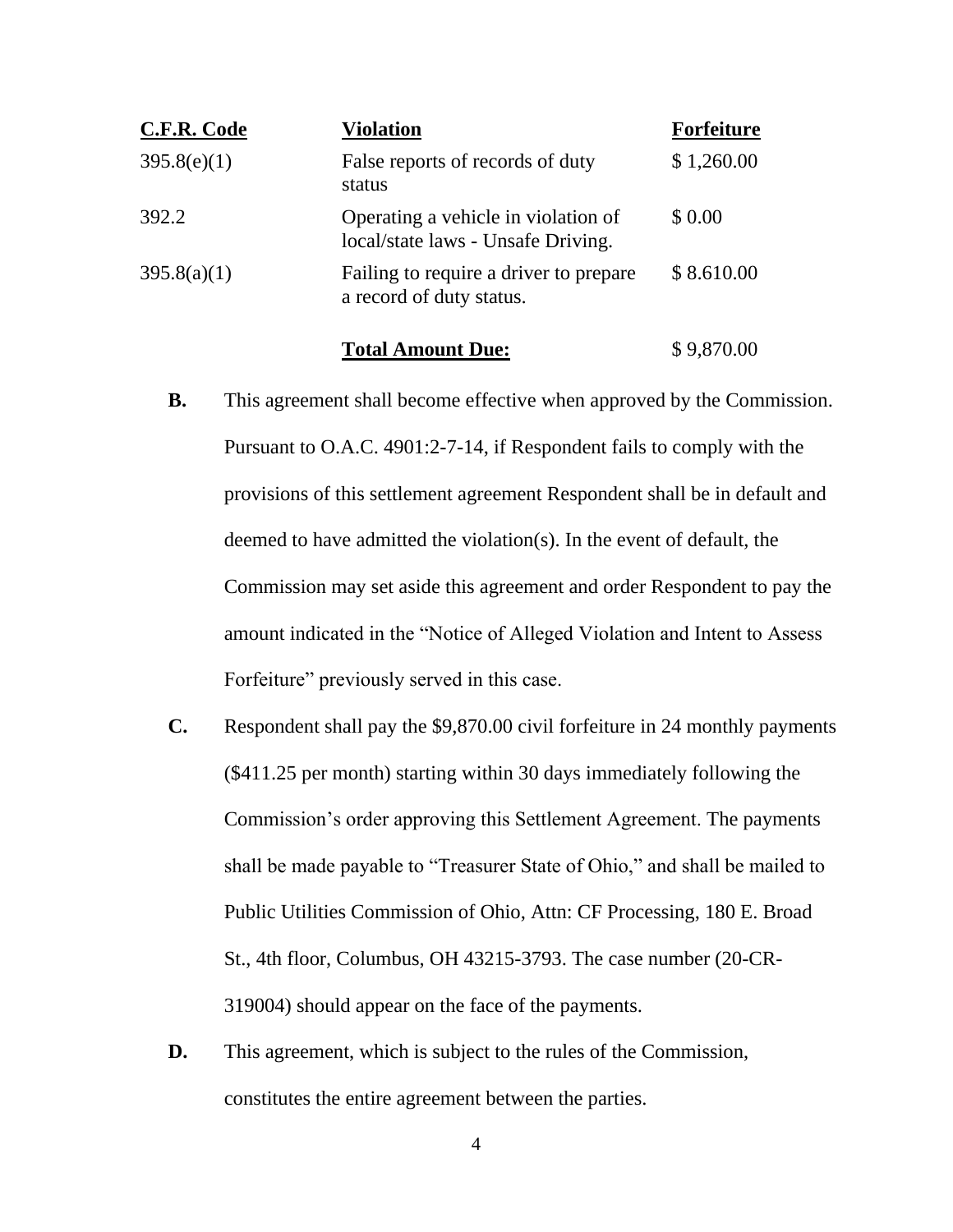# **IV. CONCLUSION**

The undersigned respectfully request that the Commission adopt this Settlement Agreement in its entirety. The parties have manifested their consent and authority to enter into the Settlement Agreement by affixing their signatures below.

| On the Behalf of Usman Iskandarov                                         | On Behalf of the Staff of the<br>Public Utilities Commission of Ohio                                                 |
|---------------------------------------------------------------------------|----------------------------------------------------------------------------------------------------------------------|
| /s/ Usman Iskandarov (per email authorization)<br><b>Usman Iskandarov</b> | /s/ Robert Eubanks<br><b>Robert Eubanks</b>                                                                          |
| 1785 Rita St.<br>Dayton, Ohio 45404                                       | Senior Assistant Attorney General<br><b>Counsel for Public Utilities Section</b><br>30 East Broad Street, 26th Floor |
|                                                                           | Columbus, Ohio 43215                                                                                                 |
| Date: 12/08/2021                                                          | Date: 12/08/2021                                                                                                     |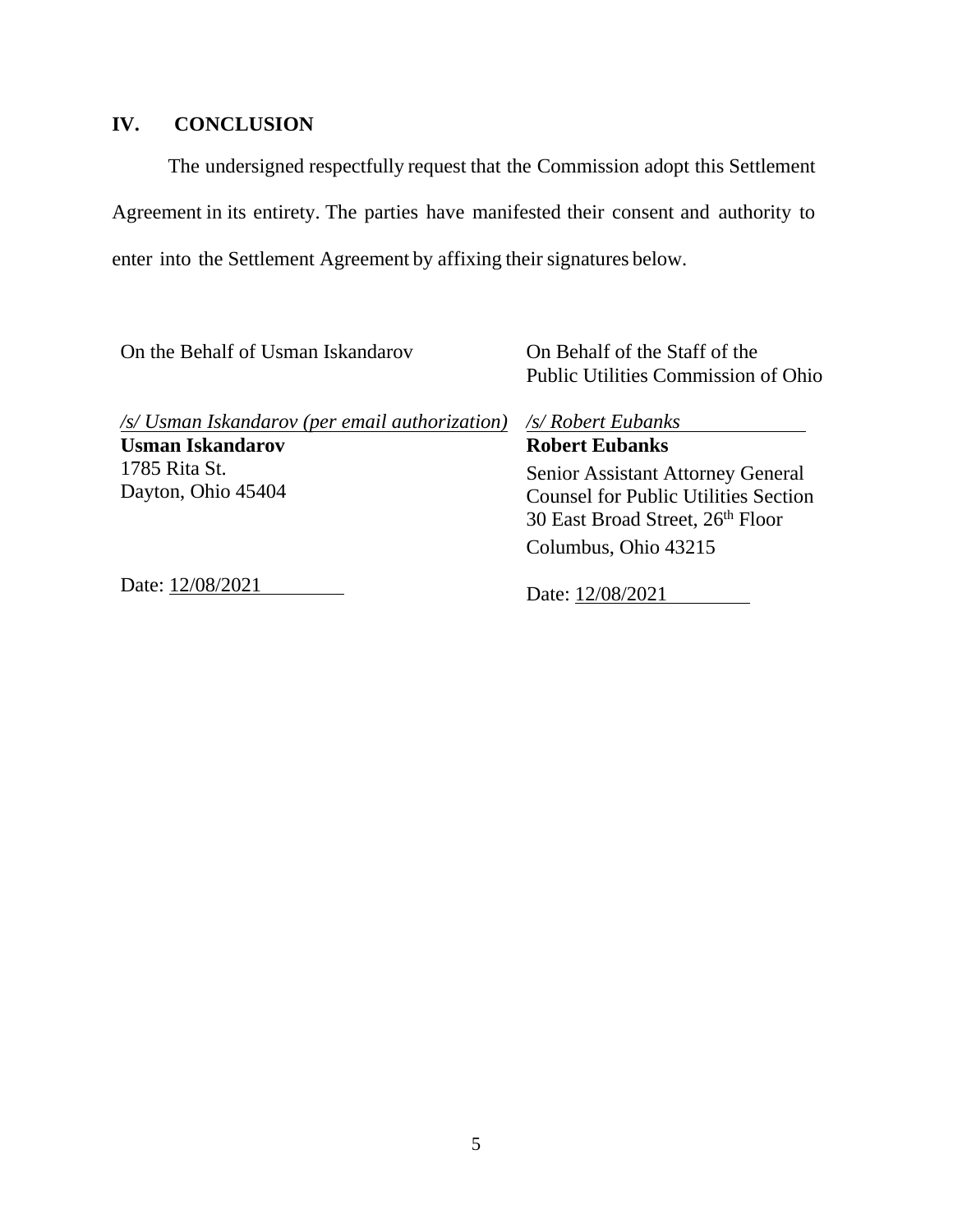**Subject:** FW: FW: Public Utilities Commission of Ohio Case No. 21-62 Settlement Proposal

**From:** usman iskandar <monofreightllc@gmail.com> **Sent:** Wednesday, December 8, 2021 9:26 AM **To:** Robert Eubanks <Robert.Eubanks@OhioAGO.gov> **Subject:** Re: FW: Public Utilities Commission of Ohio Case No. 21‐62 Settlement Proposal

the agreement is ok with me please sign my name to agreement and file whit commission

On Wed, Dec 8, 2021 at 9:12 AM Robert Eubanks <Robert.Eubanks@ohioago.gov> wrote:

Mr. Usman Iskandarov,

I still have not heard back from you regarding the stipulation. Please let me know if I can sign-off for you on the stipulation and file it with the Commission.

Thanks,

Robert Eubanks

Senior Assistant Attorney General

Ohio Attorney General's Office

30 East Broad Street; 26<sup>th</sup> Floor

Columbus, Ohio 43215

614 517‐6091 (Cell Phone)

\* Please note that, in adherence to best practices brought about in response to COVID-19, the Ohio Attorney General's Office moved to a "remote work" status effective March 18, 2020. All members of the office remain available remotely *during normal business hours. Thank you for your patience.*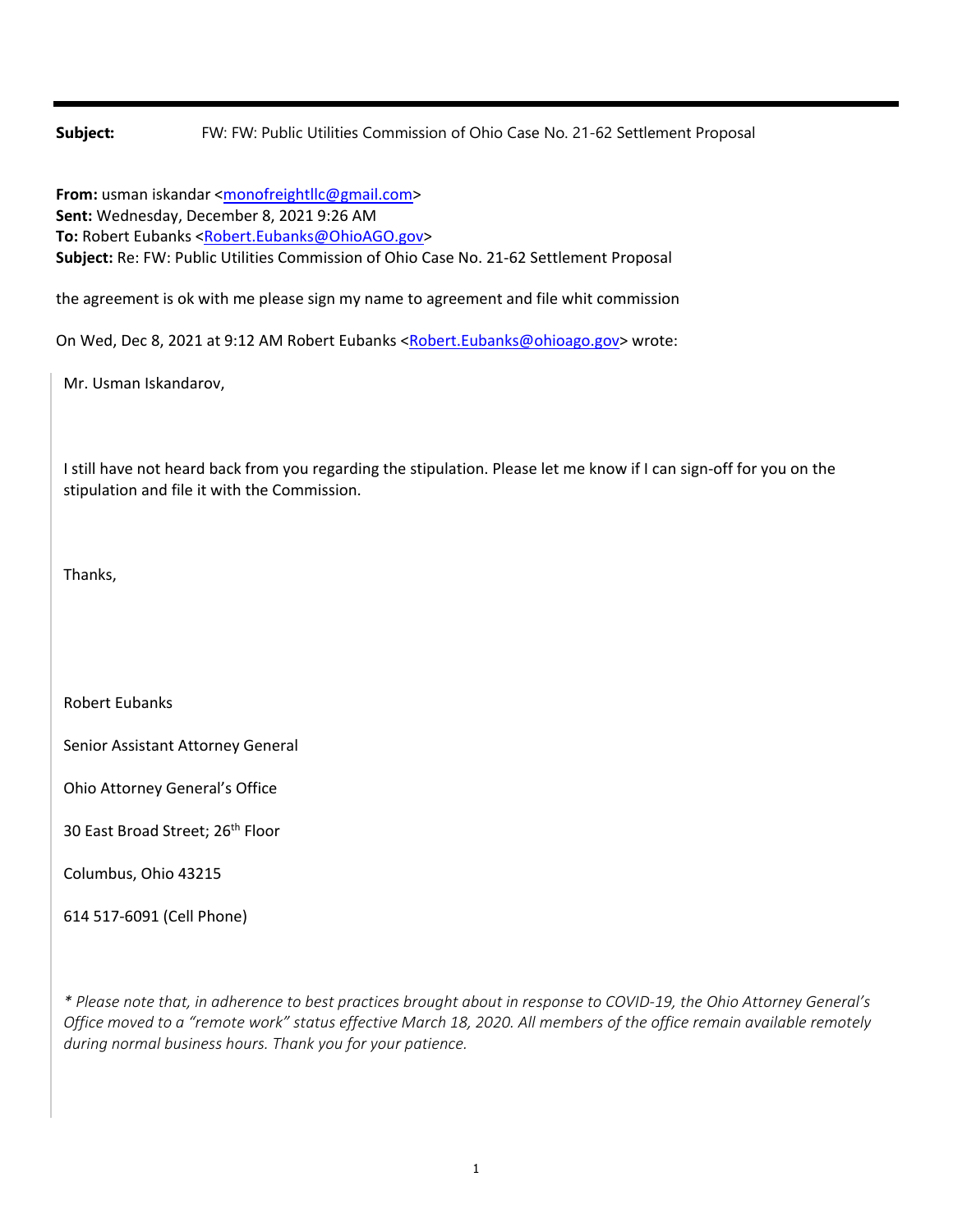**From:** Robert Eubanks **Sent:** Thursday, October 28, 2021 4:06 PM **To:** 'monofreightllc@gmail.com' <monofreightllc@gmail.com> **Subject:** Public Utilities Commission of Ohio Case No. 21‐62 Settlement Proposal

Mr. Usman Iskandarov,

Please consider the attached Settlement Agreement. If you are fine with the agreement, respond to this email by giving me your authority to sign-off on your behalf and file with the Commission. If the agreement does not reflect the agreement that you reached with the Commission's Staff, tell me how and we can work to fix it.

Thank you,

Robert Eubanks

Senior Assistant Attorney General

Ohio Attorney General's Office

30 East Broad Street; 26<sup>th</sup> Floor

Columbus, Ohio 43215

614 517‐6091 (Cell Phone)

\* Please note that, in adherence to best practices brought about in response to COVID-19, the Ohio Attorney General's Office moved to a "remote work" status effective March 18, 2020. All members of the office remain available remotely *during normal business hours. Thank you for your patience.*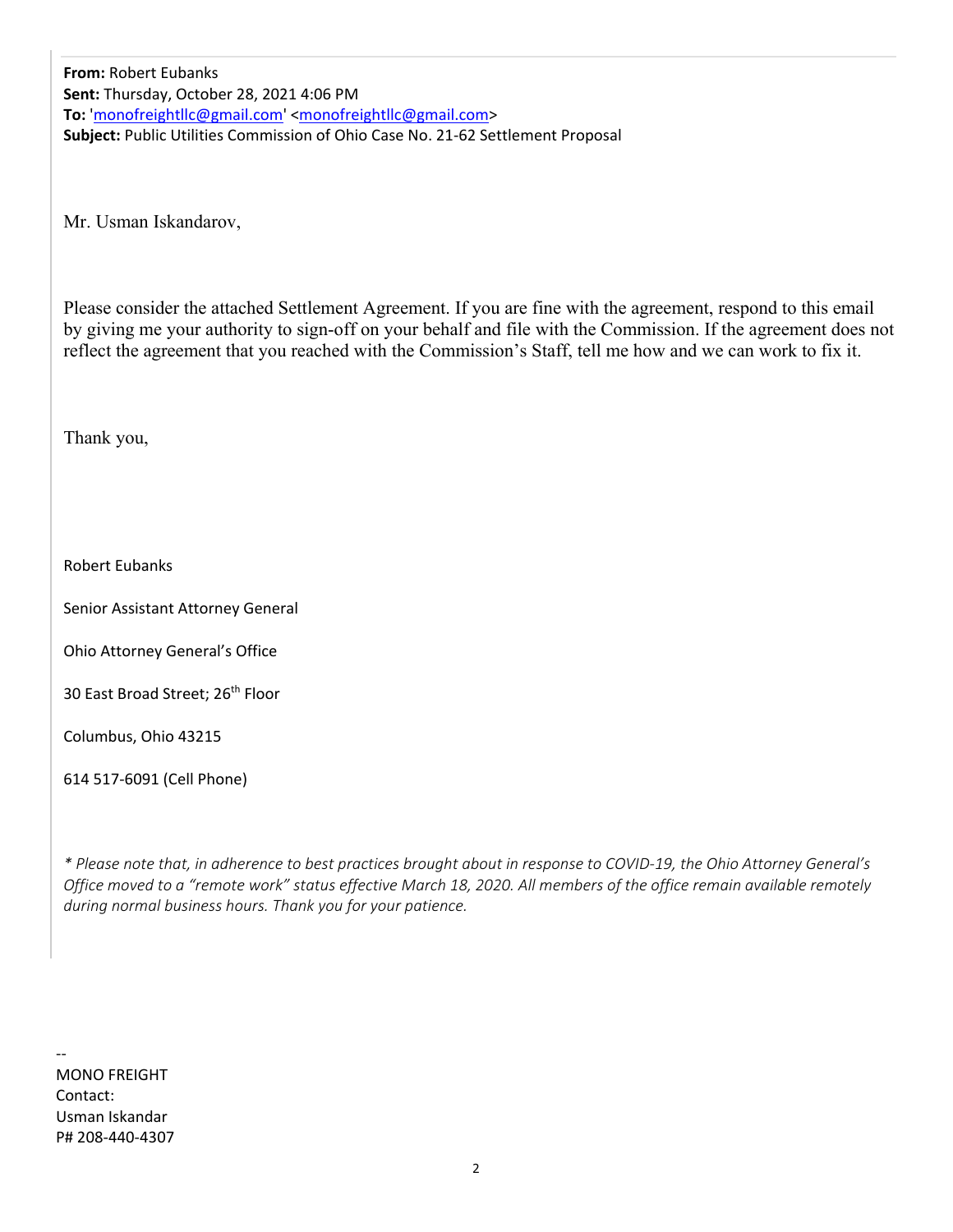Email# monofreightllc@gmail.com